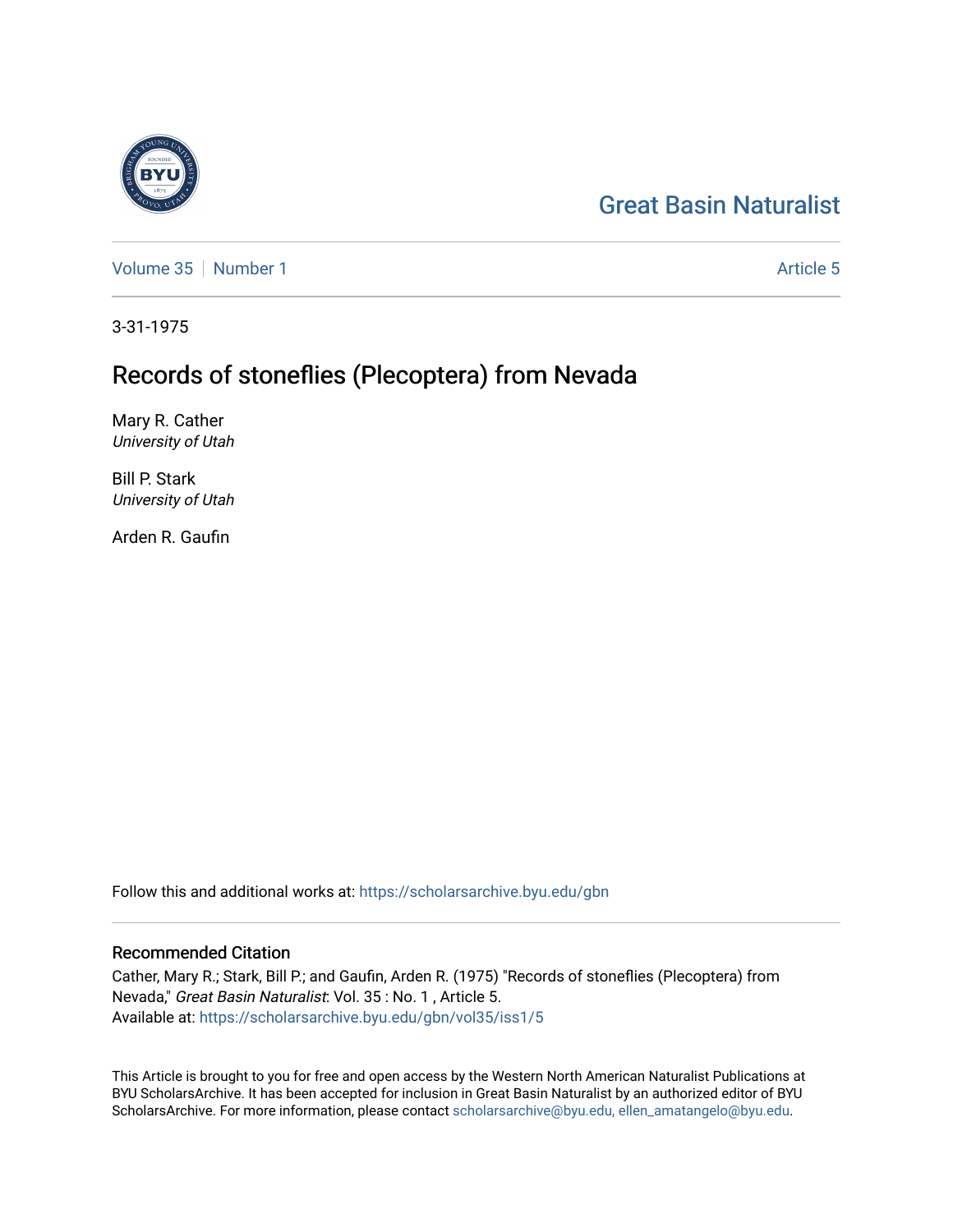### RECORDS OF STONEFLIES (PLECOPTERA) FROM NEVADA<sup>1</sup>

Mary R. Cather,<sup>2</sup> Bill P. Stark,<sup>2</sup> and Arden R. Gaufin<sup>2</sup>

Abstract.— Distributional data are presented for <sup>13</sup> species of Nevada stoneflies including eight species new to the state list. A checklist of 30 species confirmed for Nevada is included.

The Nevada stonefly fauna has received scant attention from collectors working the intermountain region. A review of the literature reveals 22 species recorded from the state, most of these without specific distributional data.

We are reporting eight additional species, Pteronarcys princeps Banks, Isoperla *fulva* Claassen, *Isoperla patricia* Frison, bu Hesperoperla pacifica (Banks), Utaperla sopladora Bicker, AUoperla severa Hagen, Sweltsa coloradensis (Banks) and Malenka tina (Ricker). Distributional data are  $1 \circ 1$   $\circ$ ; Lamoille Creek, 2 miles above presented for these species as well as new records for species previously reported.

We thank B. W. Baumann, U. S. National Museum, for species records.

*Pteronarcella badia* (Hagen).—New <sup>E.</sup> Cather, mature ♂ nymph.<br>cords: *Humboldt Co.*, Cottonwood Creek *Alloperla severa* Hagen.—Distribution: Becords: Humboldt Co., Cottonwood Creek near Paradise Valley, 30-VII-68, nymphs.

Pteronarcys californica Newport.—New Records: Washoe Co., Reno, 18-VII-51, T. H. Zehrbach,  $1 \delta$ .

Pteronarcys princeps Banks.—Distribution: Elko Co., Franklin River, Highway 11, 19-IX-57, G. F. Edmunds, Jr., and B. K. Allen, nymph; Lander Co., Big Creek, 9-IX-54, T. C. Frantz, nymphs; Big Creek, Big Creek Campground, 14-VI-74, B. P. Stark,  $18 \, \delta$   $11 \, \circ$ , nymphs.

Skwala parallela (Frison).—New records: Elko Co., Columbia Creek, 20-IX-57, G. F. Edmunds, Jr. and B. K. Allen, nymphs; Secret Creek at Secret Pass, 15- VI-74, B. P. Stark, exuvium; same location, 4-VII-74, M. and E. Cather, nymph; Malenka tina (Ricker).--- Distribution: Washoe Co., Beno, 9-III-41.

Isoperla fulva Claassen.—Distribution: Elko Co., Secret Creek, Highway 11, 15- VI-74, B. P. Stark,  $\sigma \circ \varphi$  ? ; Secret Creek, Secret Pass, 15-VI-74, B. P. Stark,  $\sigma \sigma$  $99.$ 

Isoperla patricia Frison. —Distribution: Humboldt Co., <sup>5</sup> miles north of Paradise Valley, 18-VI-67.

Doroneuria baumanni Stark and Gau-*Boroneurla baumanni* Stark and Gau-<br>fin.—New Records: *Lander Co.*, Big<br>Creek, Big Creek Campground, 14-VI-74, B. P. Stark, nymphs; Nye Co., South Twin Biver, lO-VII-54, T. C. Frantz, nymphs; Ophir Creek, 4-X-54, T. C. Frantz, nymphs.

Hesperoperla pacifica (Banks).—Distri- bution: Elko Co., Willow Creek, 10-1-65, C. Murvosh, nymph; Secret Creek, Highway 11, 15-VI-74, B. P. Stark, 2 <sup>9</sup> ; Secret Creek, Secret Pass, 15-VI-74, B. P. Stark, Camp Lamoille, 6-VII-74, M. and E. Cather,  $1 \circ \circ$ , nymphs.

Utaperla sopladora Bicker.—Distribution: *Elko Co.*, Lamoille Creek, 2 miles<br>above Camp Lamoille, 6-VII-74, M. and E. Cather, mature  $\delta$  nymph.

Elko Co., Secret Creek, Highway 11, 15-VI-74, B. P. Stark, 11 ♂ 10 ♀; Secret Creek, Secret Pass, 15-VL74, B. P. Stark,  $1 \, 3 \, 2 \, 9$ .

Sweltsa coloradensis (Banks).—Distri bution: Elko Co., Secret Creek, Secret Pass, 15-VI-74, B. P. Stark,  $1\sigma$ ; Lamoille Creek, 2 miles above Camp Lamoille, 6- VII-74, M. and E. Cather, 2 ♂ 1 ♀,<br>nymph; *Lander Co.*, Big Creek, Big Creek Campground, 14-VL74, B. P. Stark, 13  $\delta$  9  $\circ$ ; White Pine Co., Lehman Cave, Baker, 11-VI-61, S. G. Jewett, Jr., 6  $\delta$ 3 9.

Triznaka pintada (Bicker).—New rec ords: Clark Co., Deer Creek, 5-VIII-69.

Elko Co., Secret Creek, Secret Pass, 15-VI-74, B. P. Stark,  $1 \circ 2$   $9$ .

### Nevada List

The following is a checklist of the 30 species confirmed as occurring in Nevada.

#### Pteronarcidae

Pteronarcella badia (Hagen) P. regularis (Hagen)

<sup>&</sup>lt;sup>1</sup>Study supported by NSF Grant No. 6986-609 and EPA Grant No. 3053-364. ^Department of Biology, University of Utah, Salt Lake City, Utah 84112.